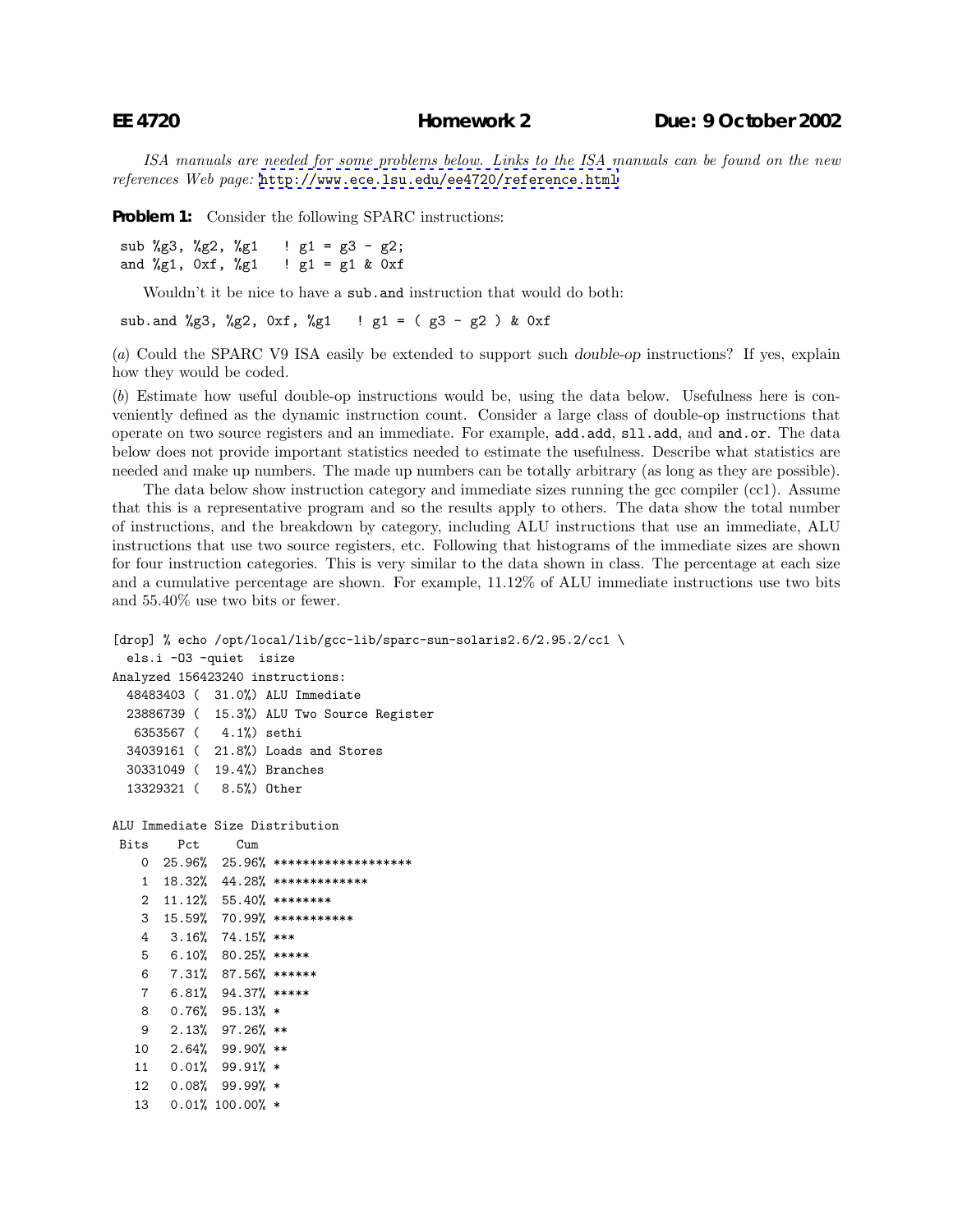|                |                            |                        | SETHI Immediate Size Distribution                               |
|----------------|----------------------------|------------------------|-----------------------------------------------------------------|
| Bits           | Pct                        | Cum                    |                                                                 |
| 0              | 0.00%                      | $0.00%$ *              |                                                                 |
| $\mathbf{1}$   |                            | $0.00\%$ 0.00% *       |                                                                 |
| 2              |                            | $0.02\%$ 0.02% *       |                                                                 |
| 3              |                            | $0.72\%$ 0.74% *       |                                                                 |
| 4              |                            | $0.43\%$ 1.17% *       |                                                                 |
| 5              |                            | $0.09%$ 1.26% *        |                                                                 |
| 6              |                            | $0.66\%$ 1.93% *       |                                                                 |
| $\overline{7}$ |                            | $2.00\%$ 3.93% **      |                                                                 |
| 8              |                            | 4.53% 8.45% ****       |                                                                 |
| 9              |                            | $3.14\%$ 11.60% ***    |                                                                 |
| 10             |                            | $5.86\%$ 17.46% *****  |                                                                 |
| 11             |                            | $5.54\%$ 23.00% ****   |                                                                 |
| 12             |                            |                        |                                                                 |
| 13             |                            | $0.09%$ 95.76% *       |                                                                 |
| 14             |                            | $0.13%$ 95.89% *       |                                                                 |
| 15             |                            | $0.10\%$ 95.99% *      |                                                                 |
| 16             |                            | $0.01\%$ 96.00% *      |                                                                 |
| 17             |                            | $0.00\%$ 96.01% *      |                                                                 |
| 18             |                            | $0.49%$ 96.50% *       |                                                                 |
| 19             |                            | $3.14\%$ 99.63% ***    |                                                                 |
| 20             |                            | $0.02%$ 99.66% *       |                                                                 |
| 21             |                            | $0.33\%$ 99.99% *      |                                                                 |
| 22             |                            | $0.01\%$ 100.00% *     |                                                                 |
|                |                            |                        |                                                                 |
|                | Memory Offset Distribution |                        |                                                                 |
| Bits           | Pct                        | Cum                    |                                                                 |
| 0              |                            | $4.93\%$ $4.93\%$ **** |                                                                 |
| 1              |                            | $0.11\%$ 5.04% *       |                                                                 |
| 2              |                            | $2.51\%$ 7.55% **      |                                                                 |
| 3              |                            |                        | 15.95% 23.50% *************                                     |
| 4              |                            |                        | $24.41\%$ $47.91\%$ *******************                         |
|                |                            |                        | 10.36% 58.27% ********                                          |
| 5<br>6         | 4.90%                      | $63.17%$ ****          |                                                                 |
| 7              | 6.89%                      | 70.06% *****           |                                                                 |
| 8              | 5.79%                      | 75.85% *****           |                                                                 |
| 9              |                            | 4.98% 80.82% ****      |                                                                 |
| 10             |                            |                        | 16.09% 96.92% *************                                     |
| 11             |                            | $2.38\%$ 99.30% **     |                                                                 |
| 12             |                            | $0.70\%$ 100.00% *     |                                                                 |
| 13             |                            | $0.00\%$ 100.00%       |                                                                 |
|                |                            |                        |                                                                 |
|                |                            |                        | Branch Displacement Distribution                                |
| Bits           | Pct                        | Cum                    |                                                                 |
| 0              | 0.00%                      | 0.00%                  |                                                                 |
|                | $0.00\%$ 0.00% *           |                        |                                                                 |
| 1              |                            |                        | 13.06% 13.06% **********                                        |
| 2              |                            |                        |                                                                 |
| 3              |                            |                        | $22.20\%$ 35.26% *****************                              |
| 4              |                            |                        | $16.58\%$ 51.84% *************<br>18.94% 70.79% *************** |
| 5              |                            |                        |                                                                 |
| 6              |                            |                        | 15.69% 86.48% ***********                                       |